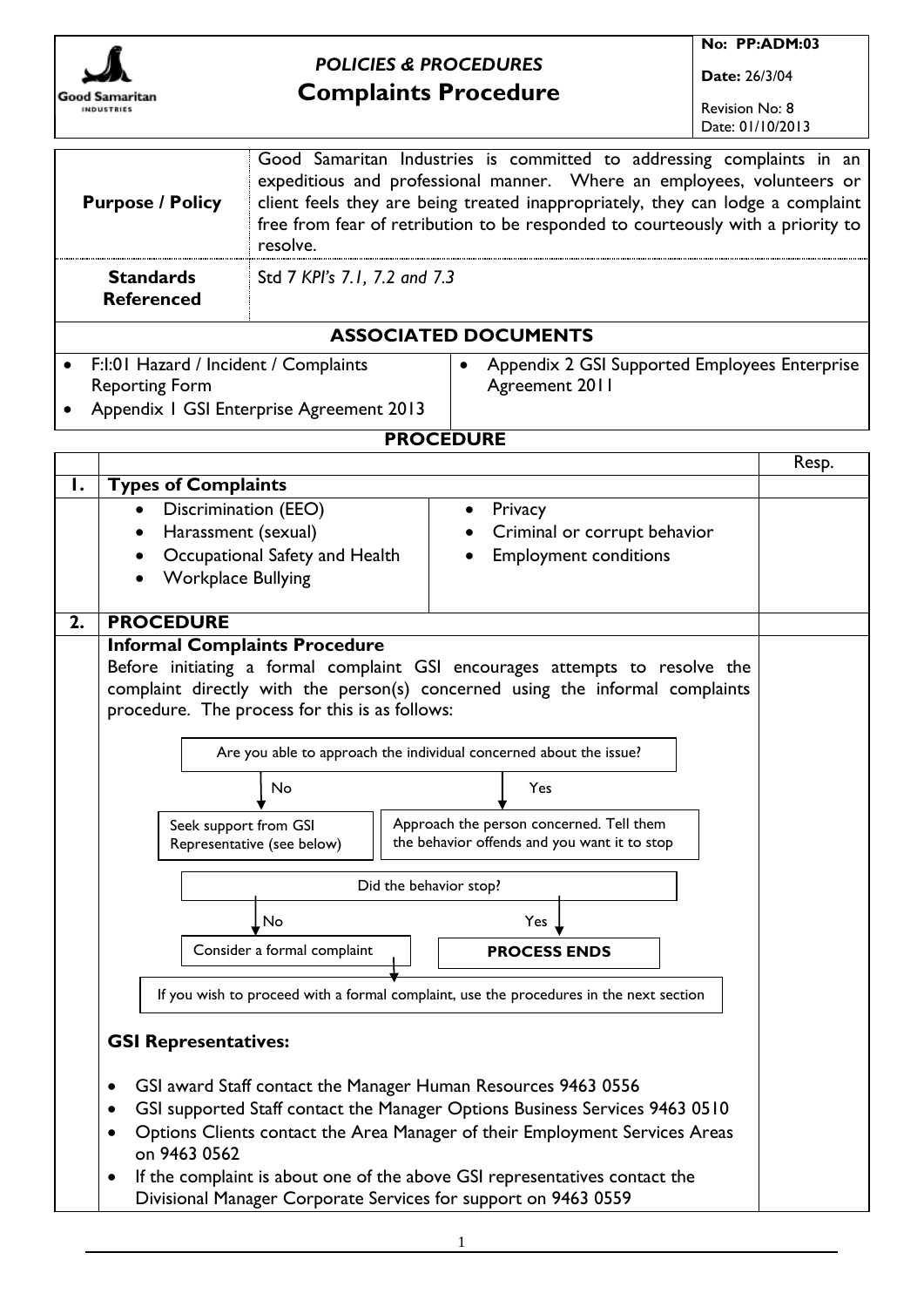

**No: PP:ADM:03**

**Date:** 26/3/04

Revision No: 8 Date: 01/10/2013

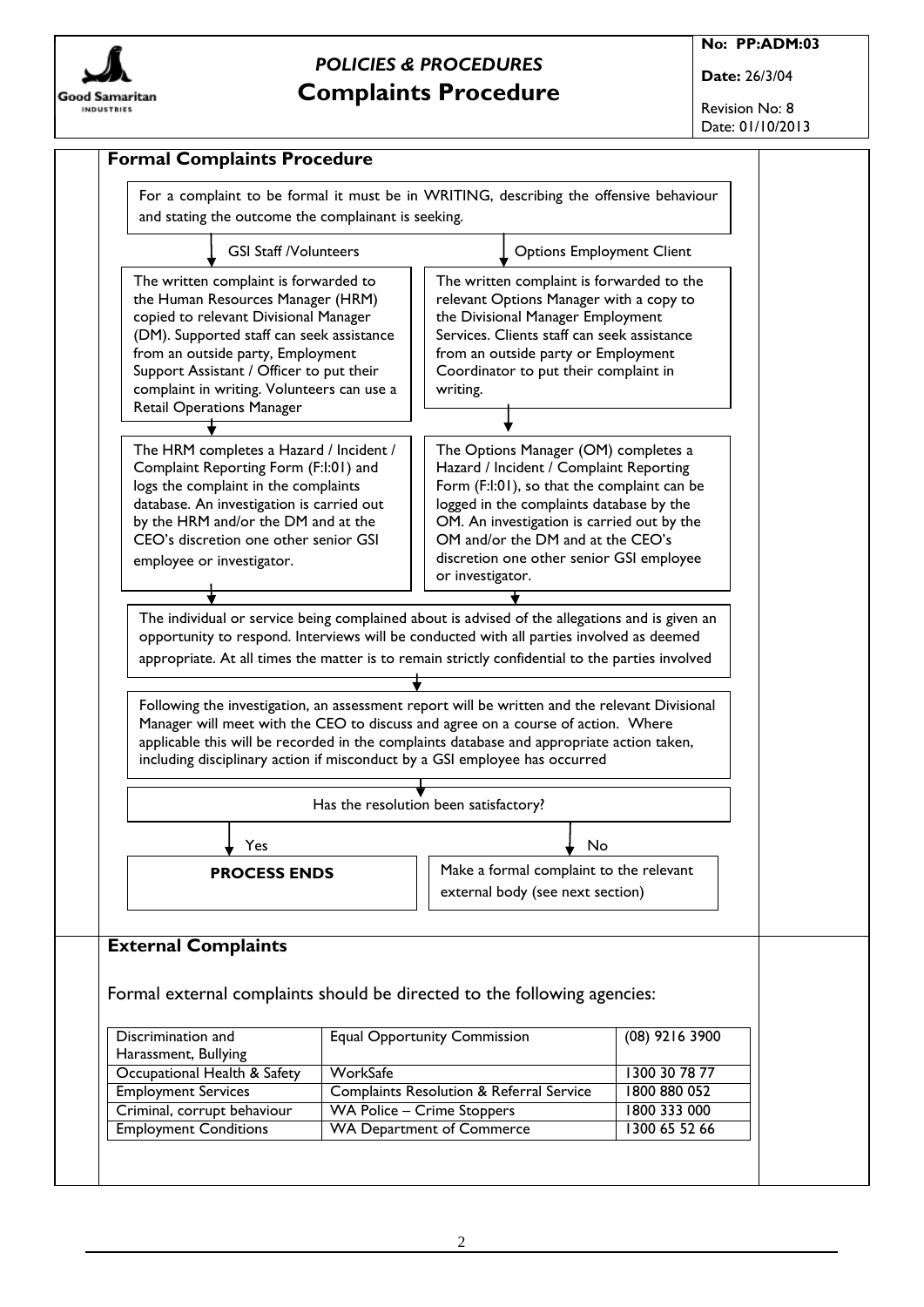

Revision No: 8 Date: 01/10/2013

| <b>Response Time Frame</b>                                                                                                                                                                                                                                                                                                                                                                                                   |  |
|------------------------------------------------------------------------------------------------------------------------------------------------------------------------------------------------------------------------------------------------------------------------------------------------------------------------------------------------------------------------------------------------------------------------------|--|
| When a formal complaint is raised as per the procedure above, the complainant will<br>receive a written acknowledgement letter within 7 days of their complaint being<br>received by the HR Manager, relevant Divisional Manager or CEO.                                                                                                                                                                                     |  |
| <b>Respondents to a Formal Complaint</b>                                                                                                                                                                                                                                                                                                                                                                                     |  |
| Employees, volunteers or clients who have a complaint made against them have<br>rights and responsibilities in relation to the complaints procedure. Throughout the<br>investigation, respondents will be treated fairly and will be afforded natural justice. In<br>addition to this, the following shall apply to respondents:                                                                                             |  |
| They will be informed of the allegations in the complaint and be given the right<br>to respond;<br>They will be treated as innocent until proven guilty;<br>$\bullet$<br>They shall not be victimised for being the subject of a complaint;<br>٠<br>They may have a support person present at investigation interviews;<br>$\bullet$<br>They may have an interpreter present at an investigation interview if required.<br>٠ |  |
| <b>Support for Parties to a Formal Complaint</b>                                                                                                                                                                                                                                                                                                                                                                             |  |
| GSI understands that involvement in any workplace investigation can be stressful and<br>therefore is committed to assisting the parties by offering independent and<br>confidential counseling:                                                                                                                                                                                                                              |  |
| Staff and Volunteers - via the Employee Assistance Program (EAP), requests by<br>$\bullet$<br>parties to a formal complaint to access our EAP should be submitted to the HR<br>Manager; and                                                                                                                                                                                                                                  |  |
| Clients - via Citizen Advocacy, requests by parties to a formal complaint to<br>$\bullet$<br>access Citizen Advocacy should be submitted to the Options Business Manager                                                                                                                                                                                                                                                     |  |
| Should the complainant or the respondent require a designated support person<br>during the process, the CEO / HR Manager / Divisional Manager may nominate an<br>agreed third party from within the organisation to undertake this role. This support<br>person will be covered by the same terms of confidentiality as both parties directly<br>involved.                                                                   |  |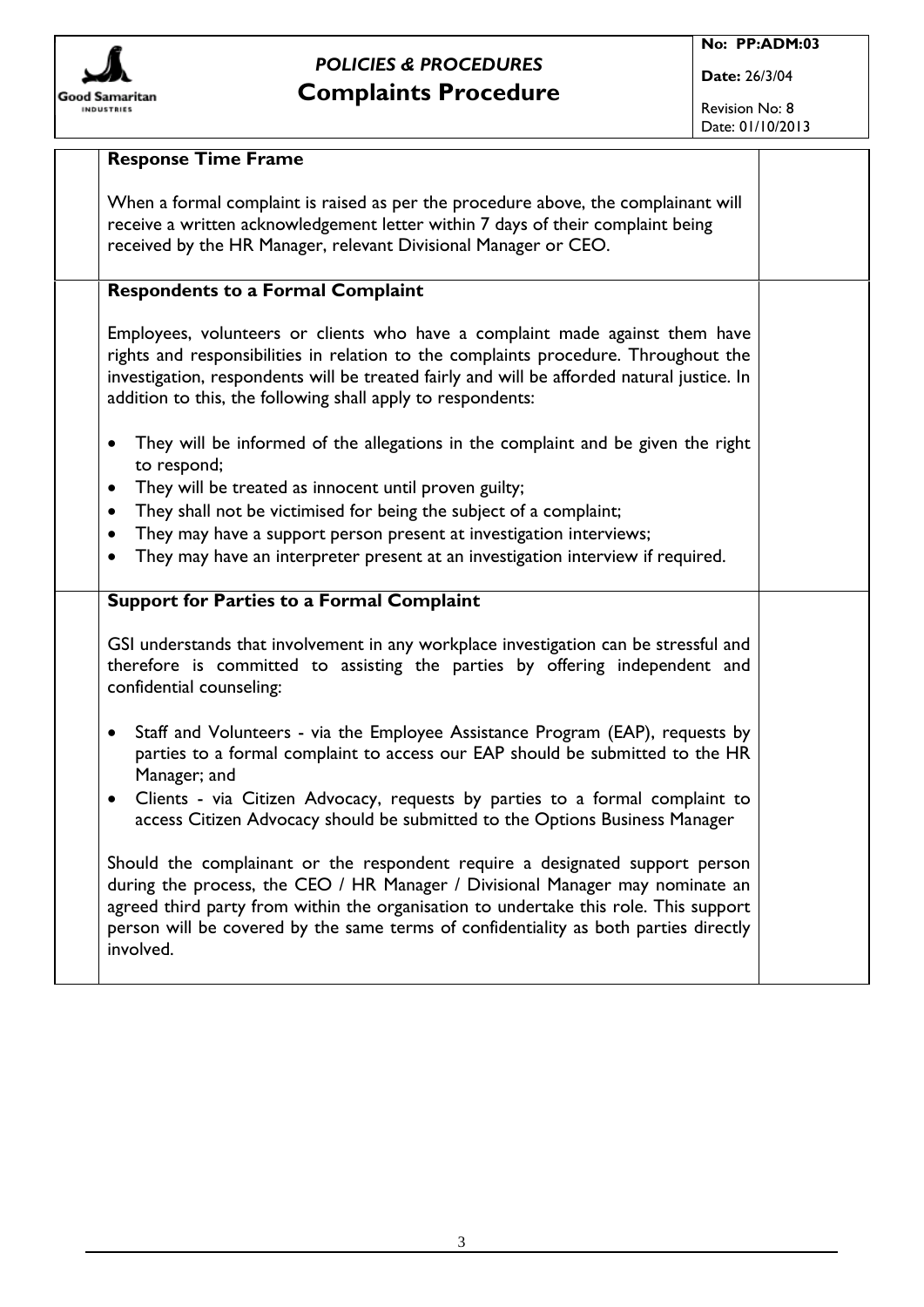

**Date:** 26/3/04

Revision No: 8 Date: 01/10/2013

| <b>Vexatious Complaints</b>                                                                                                                                                                                                                                                                                                                                                                                                                                                                                                                                                                                                                                             |                     |
|-------------------------------------------------------------------------------------------------------------------------------------------------------------------------------------------------------------------------------------------------------------------------------------------------------------------------------------------------------------------------------------------------------------------------------------------------------------------------------------------------------------------------------------------------------------------------------------------------------------------------------------------------------------------------|---------------------|
| It is vital that all complaints are properly considered on their merits, regardless of<br>their nature or source. In making complaints, most people act entirely reasonably.<br>GSI will make reasonable allowances for a complainant's behaviour and to<br>understand that it does not, of itself, mean that a complaint is unjustified.                                                                                                                                                                                                                                                                                                                               |                     |
| However, a small minority of people make complaints that are vexatious or abusive.                                                                                                                                                                                                                                                                                                                                                                                                                                                                                                                                                                                      |                     |
| A complaint may be regarded as vexatious where the complainant:                                                                                                                                                                                                                                                                                                                                                                                                                                                                                                                                                                                                         |                     |
| Persists after the matter has already been investigated and provides no new and<br>$\bullet$<br>material information;<br>Seeks to continually change the substance of a complaint or continually raise<br>$\bullet$<br>further concerns whilst the complaint is being addressed;<br>Fails to clearly identify the substance of a complaint, despite GSI's efforts to<br>$\bullet$<br>assist the complainant to do so;<br>Complains solely about trivial matters to an extent which is out of proportion to<br>$\bullet$<br>their significance;<br>Makes excessive contact with GSI or seeks to impose unreasonable demands or<br>$\bullet$<br>expectations on resources |                     |
| <b>Handling Vexatious Complaints</b>                                                                                                                                                                                                                                                                                                                                                                                                                                                                                                                                                                                                                                    |                     |
| The management of vexatious complaints can be very time consuming but, to a large<br>extent, must be a matter of professional judgment for GSI staff, taking advice from<br>the relevant Divisional Manager or the Human Resource Manager as appropriate.<br>GSI is not obliged to meet a complainant's unreasonable demands, for example, by<br>answering every single point in an unreasonable letter.                                                                                                                                                                                                                                                                | Div Mgr /<br>HR Mgr |
| In cases where it is decided that a complaint is vexatious, the matter may be closed<br>with the approval of the CEO. This is not a power that should be exercised lightly<br>or frequently. In the event that it is, the complainant must be informed in writing of<br>the decision and advised that GSI will not enter into any further correspondence<br>about the matter and the CEO will advise the GSI Board.                                                                                                                                                                                                                                                     | <b>CEO</b>          |